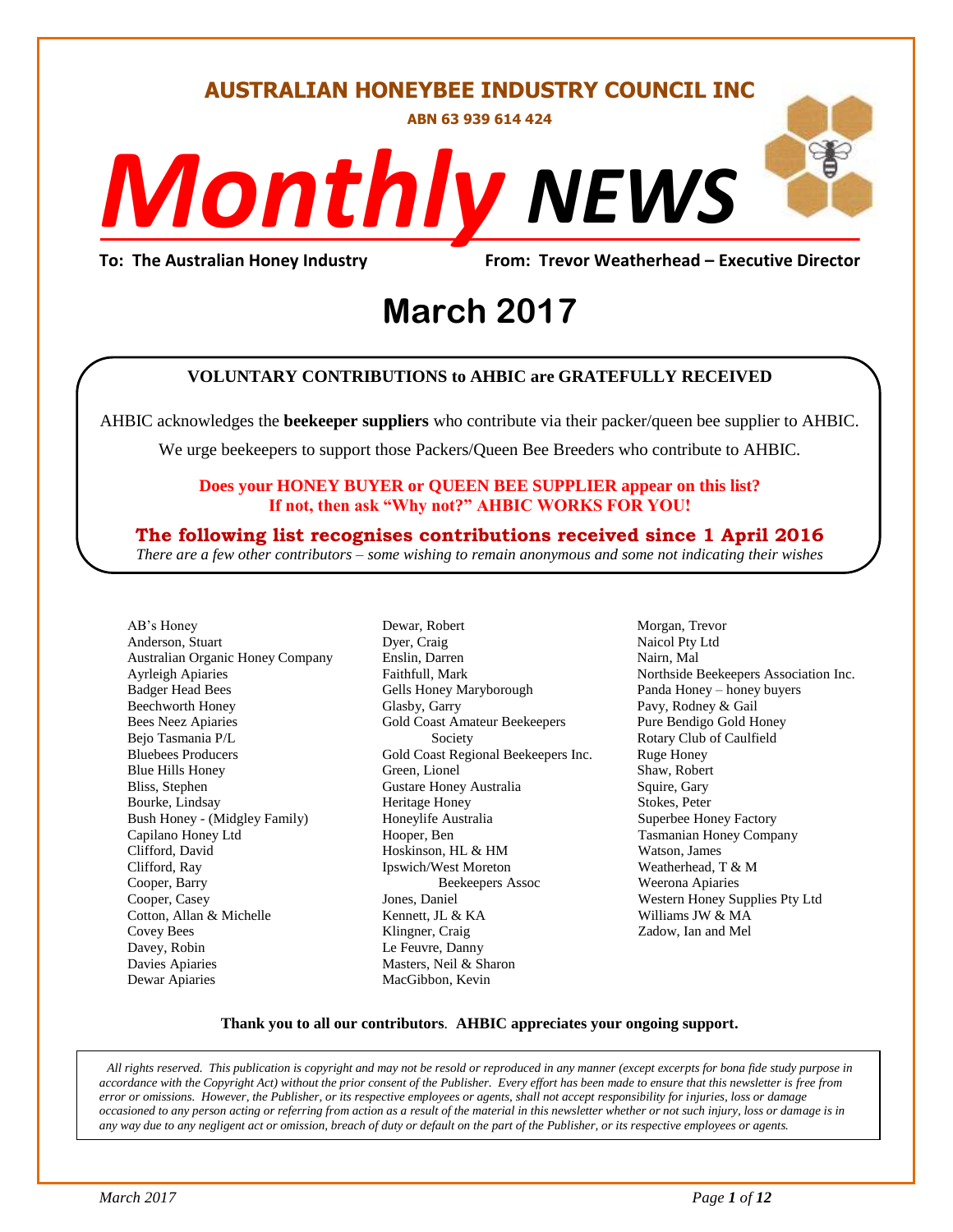#### **REPORT ON ROUNDTABLE DISCUSSIONS**

On 24 November, Lindsay Bourke and I were invited to a roundtable discussion with the House of Representatives Committee on Agriculture and Water Resources. There were other representatives present from Department of Agriculture and Water Resources, CSIRO and Plant Health Australia. The Committee has produced a report called "Safe Keeping" which can be found at [http://www.aph.gov.au/Parliamentary\\_Business/Committees/House/Standing\\_Committee\\_on\\_Agricu](http://www.aph.gov.au/Parliamentary_Business/Committees/House/Standing_Committee_on_Agriculture_and_Water_Resources/Roundtablehoneybees/Report) [lture\\_and\\_Water\\_Resources/Roundtablehoneybees/Report](http://www.aph.gov.au/Parliamentary_Business/Committees/House/Standing_Committee_on_Agriculture_and_Water_Resources/Roundtablehoneybees/Report) 

The six (6) recommendations in the report are:-

#### *[Recommendation](http://www.aph.gov.au/Parliamentary_Business/Committees/House/Standing_Committee_on_Agriculture_and_Water_Resources/Roundtablehoneybees/Report/section?id=committees%2freportrep%2f024045%2f24470#s24470rec1) 1*

*The Committee recommends that the National Bee Pest Surveillance Program implement, by 30 June 2017, the proposed enhanced Model 3 program, as outlined in the recent review and redesign. The appropriate proportion of funds should be provided by the relevant Commonwealth agencies involved in the program partnership.*

#### *[Recommendation](http://www.aph.gov.au/Parliamentary_Business/Committees/House/Standing_Committee_on_Agriculture_and_Water_Resources/Roundtablehoneybees/Report/section?id=committees%2freportrep%2f024045%2f24470#s24470rec2) 2*

*The Committee recommends that the Australian Government investigate the development of an easy to use smart phone application which may help members of the public to more easily contribute to eradication programs.*

#### *[Recommendation](http://www.aph.gov.au/Parliamentary_Business/Committees/House/Standing_Committee_on_Agriculture_and_Water_Resources/Roundtablehoneybees/Report/section?id=committees%2freportrep%2f024045%2f24470#s24470rec3) 3*

*The Committee recommends that the Australian Government immediately initiate the necessary research and development that will allow the efficiency of the National Bee Pest Surveillance Program to be assessed, with a view to the development of any program refinements, adjustments or modifications. The rigorous statistical analysis of all methodologies should be the highest priority, with particular focus on the effectiveness or optimisation of standard and remote catchboxes. The research and analysis should aim to be completed by June 2018.*

#### *[Recommendation](http://www.aph.gov.au/Parliamentary_Business/Committees/House/Standing_Committee_on_Agriculture_and_Water_Resources/Roundtablehoneybees/Report/section?id=committees%2freportrep%2f024045%2f24470#s24470rec4) 4*

*The Committee recommends that the Australian Government complete the analysis of pest bee risk ratings for the Australian ports that do not have such ratings. The assessment should include airports, and it should also include pre-embarkation inspections and processes at various ports. The assessment should be completed by the end of 2017 and a copy of the completed assessment provided to the Committee.*

#### *[Recommendation](http://www.aph.gov.au/Parliamentary_Business/Committees/House/Standing_Committee_on_Agriculture_and_Water_Resources/Roundtablehoneybees/Report/section?id=committees%2freportrep%2f024045%2f24470#s24470rec5) 5*

*The Committee recommends that the Australian Government undertake a detailed analysis of the smuggling of bees into Australia. The analysis should include, but not be limited to, the total number of incidents, the percentage of incidents where pests were discovered, the potential for further incursions, and how to prevent, detect or combat such incidents. A copy of the analysis should be provided to the Committee upon completion.*

#### *[Recommendation](http://www.aph.gov.au/Parliamentary_Business/Committees/House/Standing_Committee_on_Agriculture_and_Water_Resources/Roundtablehoneybees/Report/section?id=committees%2freportrep%2f024045%2f24470#s24470rec6) 6*

*The Committee recommends that the Australian Government, in conjunction with domestic and possibly international industry partners, initiate research and development into selective breeding of honey bees that are resistant to pests and diseases that may have a detrimental effect on the Australian honey bee industry.*

We await the Government's reply to the above recommendations.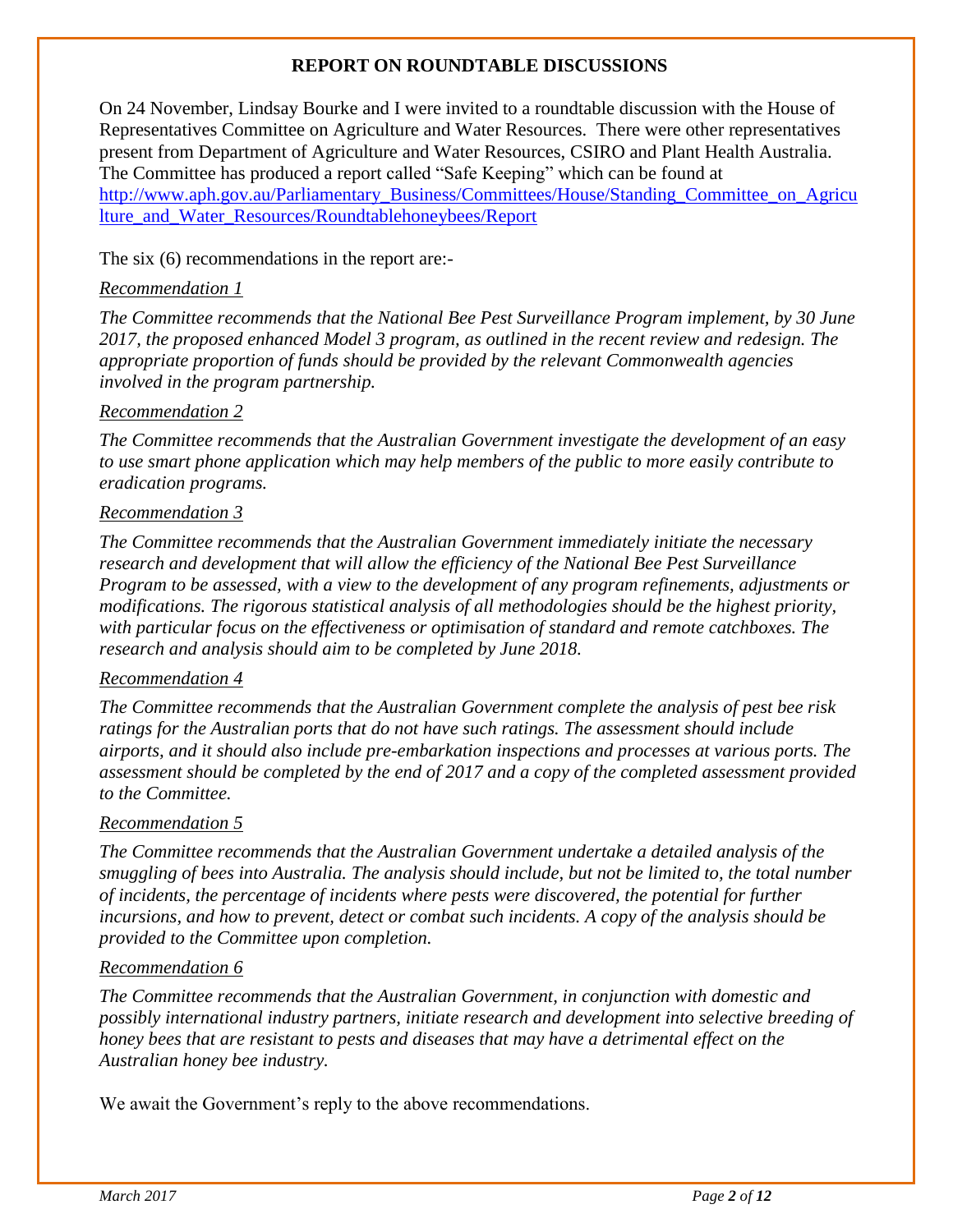

**Australian Government** 

**Department of Agriculture and Water Resources** 



### **Consultative Committee on Emergency Plant Pests Communique**

# **Suspect varroa mite in New South Wales**

#### 28 February 2017

On 28 December 2016 an amateur beekeeper in Queensland submitted a photograph found on social media to the Exotic Plant Pest Hotline of a European honey bee with what looked like suspect varroa mite. Later on the 28 December 2016 following pursuit by the amateur beekeeper, New South Wales Department of Primary Industries (NSW DPI) received a report containing the photographs and took measures to respond. These exotic mites are parasites of European honey bees and are one of Australia's top 40 priority plant pests.

As soon as the report was received NSW sought advice from experts in NSW, Queensland and industry who examined the photographs and agreed that the suspect mite was bigger than the normal size of varroa mite. Experts subsequently confirmed that the image is of the bee scutellum (a part of the bee's anatomy) rather than a varroa mite.

To rule out the potential presence of varroa mite, NSW commenced further response activities as follows:

- Authorised bee inspectors trained in bee investigative work were dispatched on Friday 30 December 2016, with field samples taken for diagnosis. All samples were negative for varroa mites.
- Floral sweeps were conducted, with no varroa mites detected.
- Chemical (Bayvarol) strips and sticky mat traps were placed around all hives within 2.5 km of the garden in which the photographs were taken. All the sticky traps and mats were examined and no varroa mites were detected.
- $\bullet$

The photographs were taken by a resident of Rutherford, NSW and submitted to the Exotic Plant Pest Hotline by the amateur beekeeper in Queensland who become concerned after seeing the photographs. The amateur beekeeper that responded and submitted the photographs is commended for their actions. The suspected incident was a valuable learning exercise in the notification of suspected exotic plant pests that has resulted in improvements to the Exotic Plant Pest Hotline being identified and addressed.

On 16 January 2017, NSW proved that this was not a case of varroa mite and announced that the investigation had ceased.

Any unusual plant pest should be reported immediately to the relevant state or territory agriculture agency through the Exotic Plant Pest Hotline (1800 084 881). Early reporting increases the chance of effective control and eradication.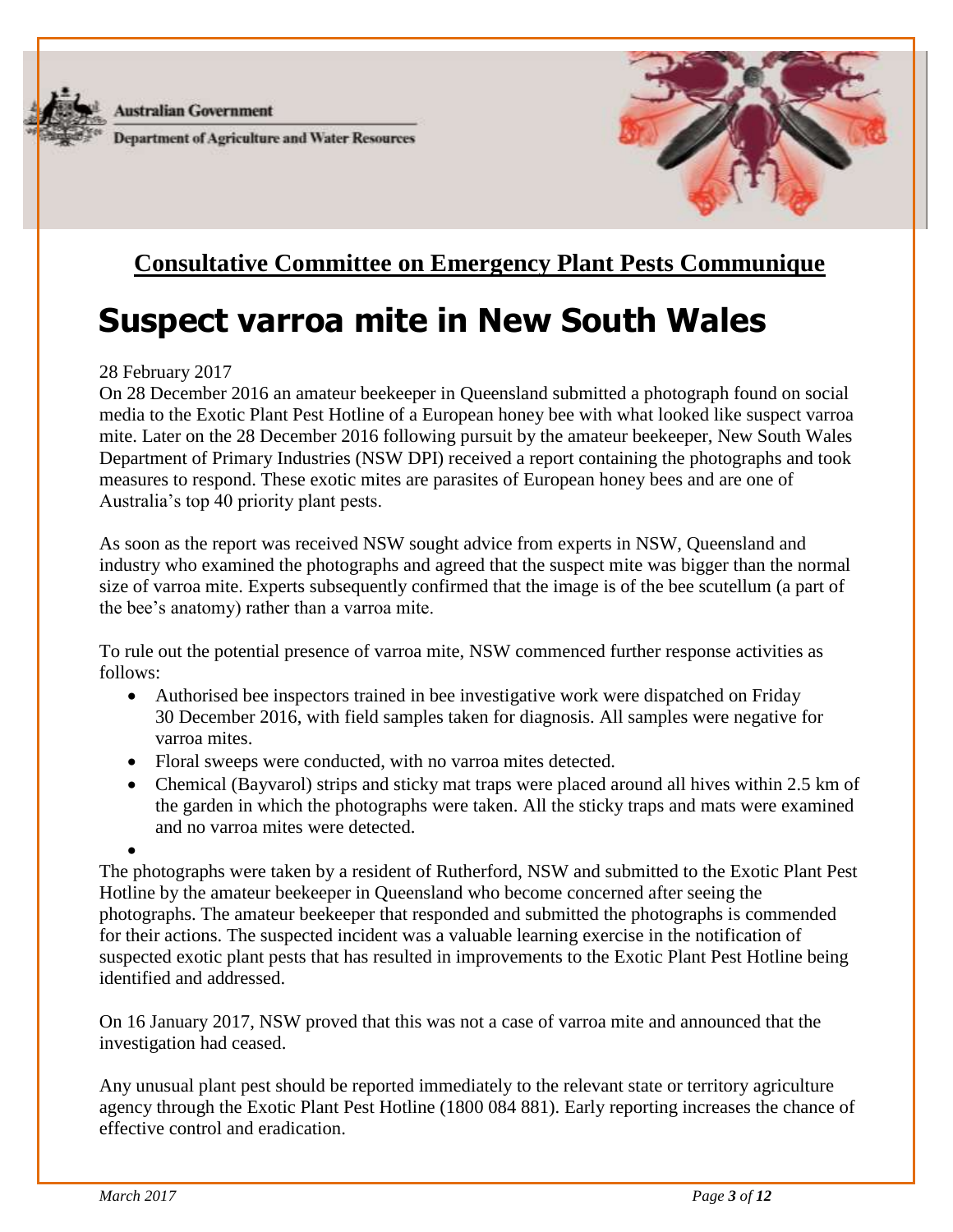#### **MINISTERIAL AWARD FOR SCIENCE AND INNOVATION**



Postdoctoral researcher in the [School of Life](http://sydney.edu.au/science/life-environment/)  [and Environmental Sciences,](http://sydney.edu.au/science/life-environment/) [Dr Emily](http://sydney.edu.au/science/people/emily.remnant.php)  [Remnant](http://sydney.edu.au/science/people/emily.remnant.php) has been awarded the top honour at the Australian Government's [2017 Science and](http://www.agriculture.gov.au/abares/conferences-events/scienceawards)  [Innovation Awards for Young People in](http://www.agriculture.gov.au/abares/conferences-events/scienceawards)  [Agriculture, Fisheries and Forestry.](http://www.agriculture.gov.au/abares/conferences-events/scienceawards)

Dr Remnant received the Minister for Agriculture, Fisheries and Forestry Award, as well as the industry category award sponsored by the Rural Industries Research and Development Corporation (RIRDC). Her awards are accompanied by \$44,000 to use towards her ground-breaking work.

The aim is to make our bees more resilient to viruses. Colony collapse is a striking issue around the world, and one of the causes involves viruses carried by the parasitic *Varroa destructor* mite. Although we don't have the mite in Australia yet, it's only a matter of time. "Most strategies to avoid colony collapse focus on removing mites, but if the viruses are actually the main culprits that are causing colony death, I wondered if there was a way to specifically reduce virus levels in bees," said molecular geneticist, Dr Emily Remnant.

Emily receiving her award from Assistant Minister for Agriculture and Water Resources Senator Anne Ruston. Photo: Senator Ruston's office

Immunising bees with a symbiotic bacterium that is found in almost half of all insects, *Wolbachia pipientis,* may work to stave off the devastating impacts of the viruses*.*

"My lab work involves injecting honey bee eggs with the bacteria and rearing the eggs to the pupal stage. I then inject the bee pupae with the viruses and compare the level of viruses in bees that are positive for my immunising bacteria, to bees that do not have the bacteria present. To make comparisons, I extract RNA from the bees and use a quantitative *reverse transcription* polymerase chain reaction (RT-PCR) method."

Injecting honey bee eggs is not as simple as it sounds.

"I need to use highly specialised equipment, including a pressurised micro-injector and capillary needle puller."

"Preventative measures to avoid colony deaths could be worth up to \$6 billion to fruit and vegetable production across Australia,"

*Information courtesy of the University of Sydney*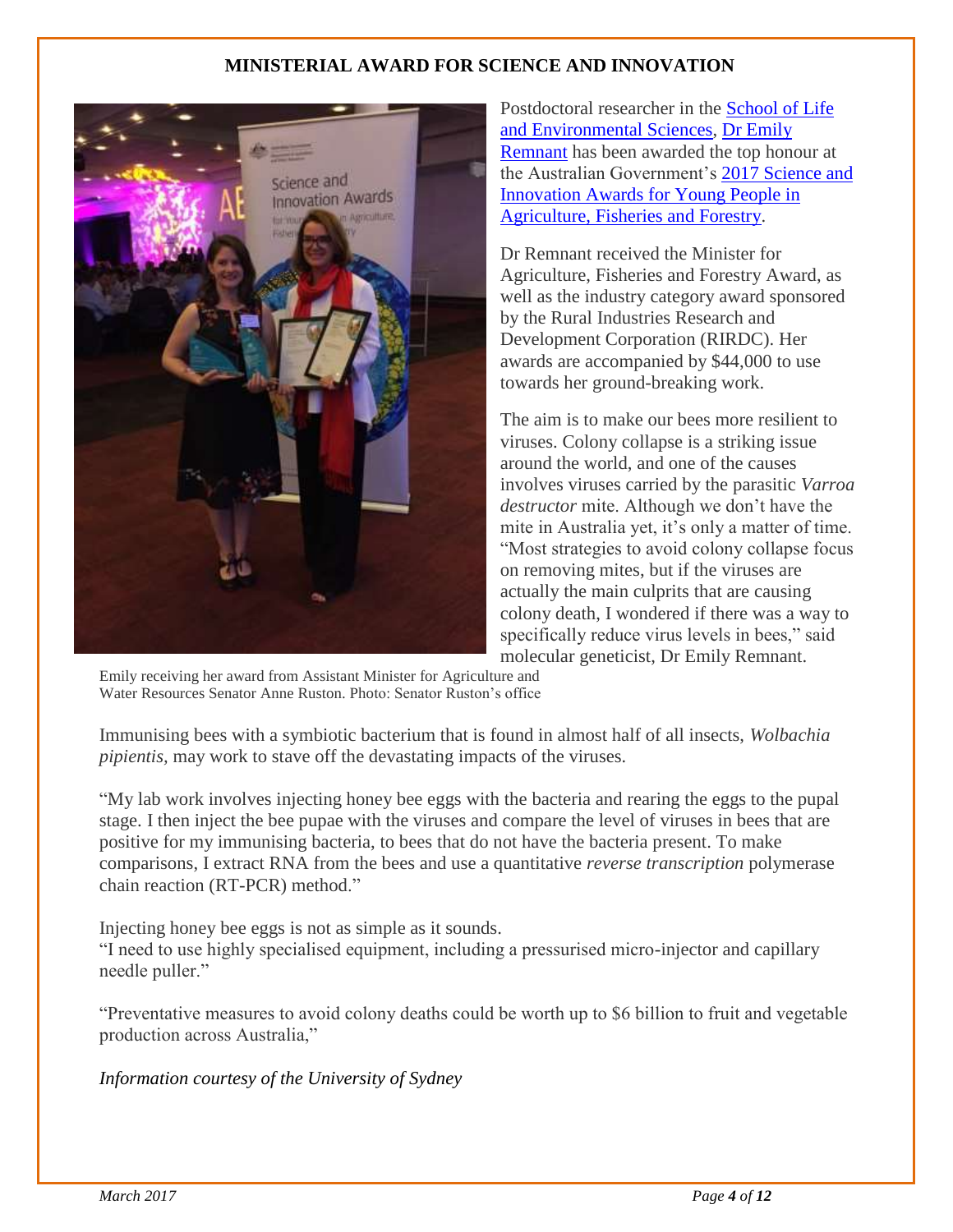#### **AHBIC AGM PLUS SAAA CONFERENCE**

The AHBIC AGM will be held at the Crowne Plaza Hotel in Adelaide on 8 July, 2017. The South Australian Apiarists Association (SAAA) Conference will be held on the preceding two days i.e. 6 & 7 July. Details for the Crowne Plaza are:-

Crowne Plaza Hotel 16 Hindmarsh Square ADELAIDE SA 5000

[https://www.ihg.com/crowneplaza/hotels/us/en/adelaide-sa/adlch/hoteldetail/events](https://www.ihg.com/crowneplaza/hotels/us/en/adelaide-sa/adlch/hoteldetail/events-facilities?cm_mmc=bingMaps-_-CP-_-AUS-_-ADLCH#scmisc=nav_events-facilities_cp)[facilities?cm\\_mmc=bingMaps-\\_-CP-\\_-AUS-\\_-ADLCH#scmisc=nav\\_events-facilities\\_cp](https://www.ihg.com/crowneplaza/hotels/us/en/adelaide-sa/adlch/hoteldetail/events-facilities?cm_mmc=bingMaps-_-CP-_-AUS-_-ADLCH#scmisc=nav_events-facilities_cp)

AHBIC delegates are encouraged to attend the SAAA conference so as they can see what happens in South Australia and South Australian beekeepers can talk to delegates to find out what happens in the delegate's State. Registration for AHBIC delegates this year will be via the SAAA registration form

Observers are welcome at the AHBIC AGM and the SAAA Conference registration form for that will be available in the AHBIC newsletter in coming months.

Accommodation bookings can be made online at - <https://aws.passkey.com/go/d0e65fa6> If you have problems, contact the SAAA acting Secretary, Kylie Pitt at *[secretary@saaa.org.au](mailto:secretary@saaa.org.au)  ph: 0419 982 102*.

#### **WORLDWIDE RECALL OF EPIPENS**

There has been a worldwide recall of Epipens. See the newspaper article at [http://www.theage.com.au/national/health/australian-patients-urged-to-return-their-epipens-because](http://www.theage.com.au/national/health/australian-patients-urged-to-return-their-epipens-because-of-worldwide-recall-20170321-gv30j4.html)[of-worldwide-recall-20170321-gv30j4.html](http://www.theage.com.au/national/health/australian-patients-urged-to-return-their-epipens-because-of-worldwide-recall-20170321-gv30j4.html)

#### **NEW ZEALAND CONFERENCE 2017**

I have received an invitation for Australian beekeepers to attend the New Zealand beekeepers conference from 9 – 11 July, 2017 at Rotorua.

The conference website is <http://apicultureconference2017.co.nz/>

#### **HONEY EXPORTS TO SAUDI ARABIA**

Still no word on this market. It is very frustrating for those who have previously exported to Saudi Arabia. This is one market we would not wish to lose.

#### **LIVE BEE EXPORTS TO THE USA**

Again still no word on this market.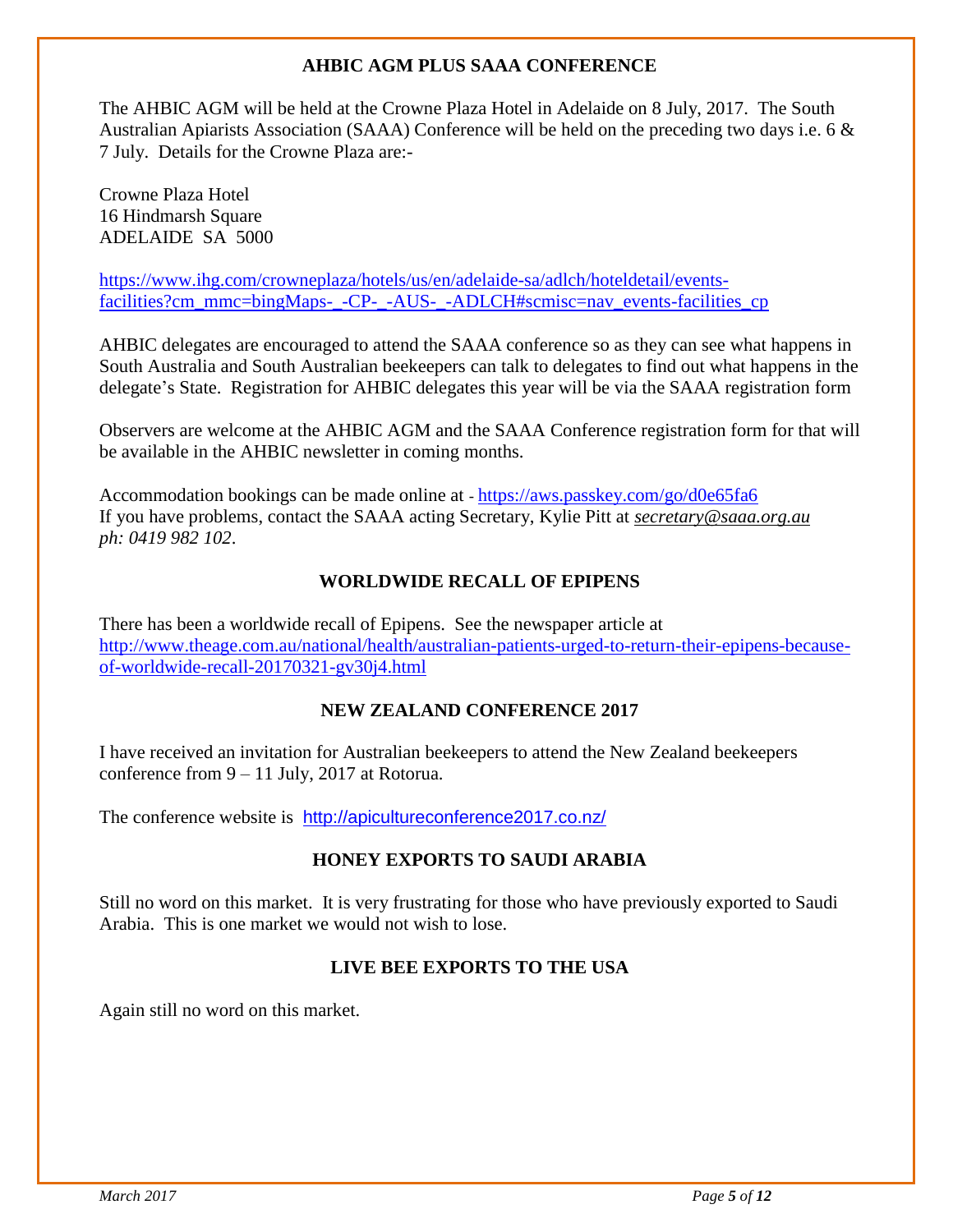#### **AGM**

Annual conferences for 2017, in chronological order, as I currently have them are:-

| WA Farmers Federation - Beekeeping Section        | 12 May - Perth             |
|---------------------------------------------------|----------------------------|
| New South Wales Apiarists Association             | 18 & 19 May - Ballina      |
| <b>Tasmanian Beekeepers Association</b>           | 26 & 27 May - Hobart       |
| Victorian Apiarists Association                   | 7 & 8 June - Warrnambool   |
| Honey Packers and Marketers Association of Aust.  | 23 June                    |
| Queensland Beekeepers Association                 | 29 June $-1$ July - Gympie |
| South Australian Apiarists Association            | 6 & 7 July-Adelaide        |
| Australian Honey Bee Industry Council             | 8 July - Adelaide          |
| National Council of Crop Pollination Associations | TBA                        |
| Australian Queen Bee Breeders Association         | <b>TBA</b>                 |

#### **NEW CHEMICAL REGISTRATIONS**

**Application no.:** 109154 **Applicant ACN:**<br>Summary of variation:

**Date of variation: 10 January 2017**<br> **Product registration no.:** 66888 **Product registration no.:** 56888 Label approval no.:

**Application no.:** 107951 **Applicant ACN:** 

**Date of registration:**  $\overline{6}$  February 2017 **6 February 2017 2017 Product registration no.:** 83310 Label approval no.:

Application no.: 106190<br> **Active constituent/s:** Spinetoram **Active constituent/s:** 

Applicant ACN:<br>Summary of use:

**Date of approval:** 15 February 2017<br> **Approval no.:** 82604 Approval no.:

Applicant name: Dow Agrosciences Australia Limited<br>003 771 659 For use in agricultural chemical products<br>15 February 2017

#### **CATEGORISATION**

We are still awaiting the outcome of the Board meeting that was to consider the categorisation of *Varroa destructor.*

**Product name: Product name: Active constituent/s: Macro Protect Alpha 100 Insecticide Active constituent/s: Active constituent/s: Active constituent/s: Active constituent/s: Active constituent/s: Active Active constituent/s:** <br> **Applicant name:** <br> **Applicant name:** <br> **Applicant name:** <br> **Applicant name:** <br> **Applicant name:** <br> **Applicant name:** <br> **Applicant name:** <br> **Applicant name:** <br> **Applicant name:** <br> **Applicant name:** Macrofertil Australia Pty Ltd<br>166 370 976 To change the distinguishing product name and the name that appears on the label from 'RAVENSDOWN UNIALPHACYPER 100 INSECTICIDE' to 'MACRO PROTECT ALPHA 100 INSECTICIDE'

**Product name: Product name: Sinon Chlorpyrifos 500 EC Insecticide**<br> **Active constituent/s: Soo all chlorpyrifos (an anti-cholineste Active constituent/s: Active constituent/s:** 500 g/L chlorpyrifos (an anti-cholinesterase compound)<br> **Applicant name:** Sinon Australia Pty Limited Sinon Australia Pty Limited<br>102 741 024 **Summary of use: For use on fruit, vegetables, oilseeds, cotton, cereals, control of the state of the Form of Form of Temperature of the Summary of use on fruit, vegetables, oilseeds, cotton, cereals,** pasture, turf and other situations to control various insect pests<br>6 February 2017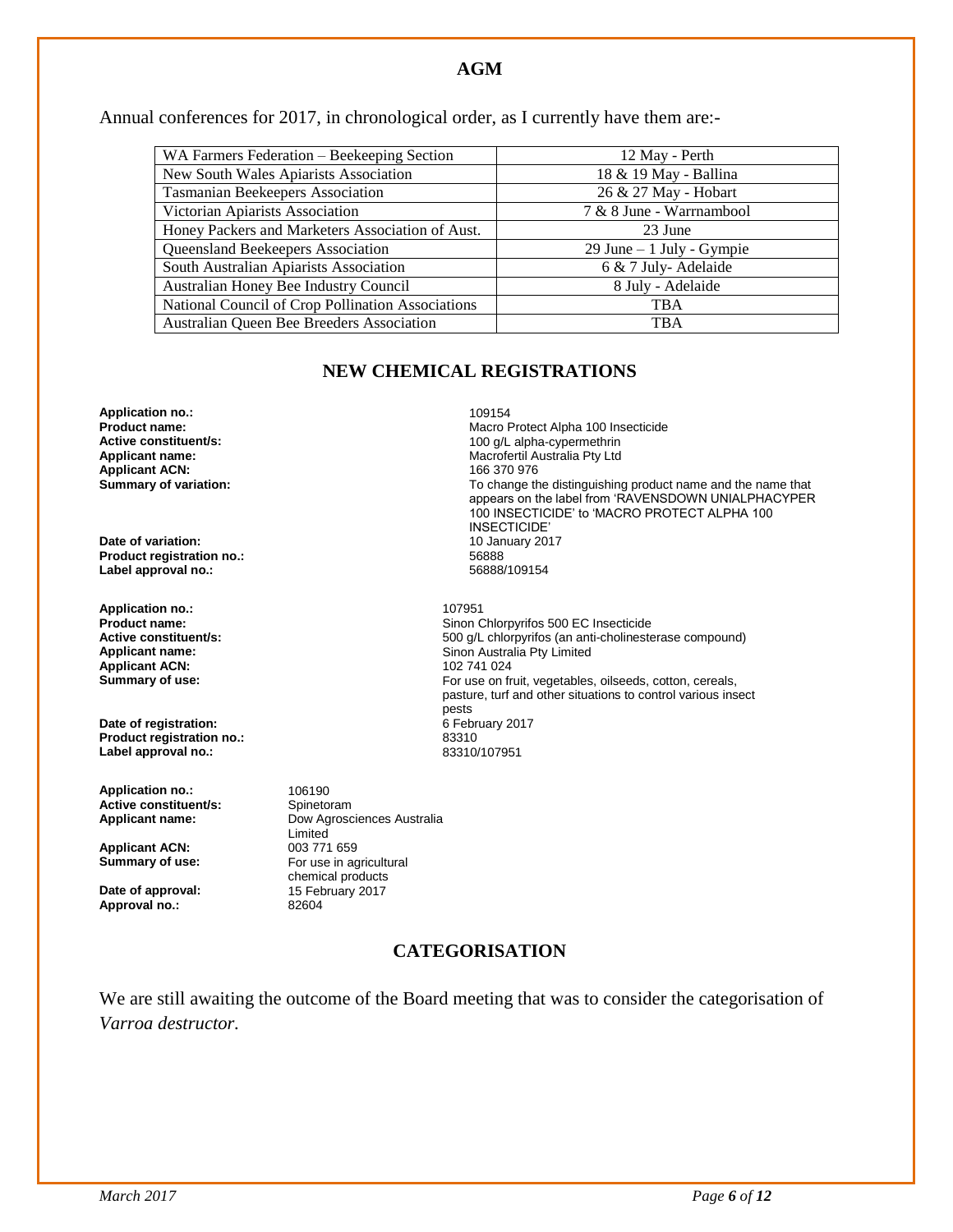#### **LEVY RETURNS ONLINE**

For those beekeepers and packers who pay the honey levy directly to the Department, do you know you can now do this online? By doing your return and payment online it will save on collection costs and thus make more money available for the purposes the levy is intended for.

It is crucial that the beekeeping industry maximises the collection of this levy as it pays for research, the Contingency Fund, PHA to run our Contingency Fund and the National Residue Survey.

#### **BEE HIVE AND HONEY THEFTS IN NEW ZEALAND**

There is a report on ABC Rural of bee hive and honey thefts in New Zealand. See [http://www.abc.net.au/news/2017-03-15/manuka-honey-demand-driving-rise-bee-related-crime-new](http://www.abc.net.au/news/2017-03-15/manuka-honey-demand-driving-rise-bee-related-crime-new-zealand/8357484)[zealand/8357484](http://www.abc.net.au/news/2017-03-15/manuka-honey-demand-driving-rise-bee-related-crime-new-zealand/8357484)

The lead paragraph says "*New Zealand's bees are being stolen and traded by organised crime syndicates seeking to profit from skyrocketing honey prices thanks to surging demand in China, police and beekeepers say.*"

Hopefully this is not a sign of things to come in Australia.

Reports out of New Zealand say the manuka crop is well down this year and many who have recently come into the industry with dollar signs in their eyes may be at risk of going under. So there is not necessarily "gold in them there bushes".

#### **BEE HIVES AT PARLIAMENT HOUSE**

Australian Parliament House (APH) will soon play a part in improving local biodiversity in the National Capital, with the installation of beehives in the native landscape.

The beehive initiative follows other national and international institutions with resident beehives including the Scottish Parliament, the White House, the parliaments of Western Australia and Queensland and Government House in Canberra. There are historical links to bees and APH, as beehives were kept in the gardens of Old Parliament House in 1976, managed by the then Member for Holt, William Yates.

For a description of the bees at old Parliament House see <http://www.nationalcapital.gov.au/attachments/article/232/roses-tennis-democracy-2014-web.pdf> and go to page 39.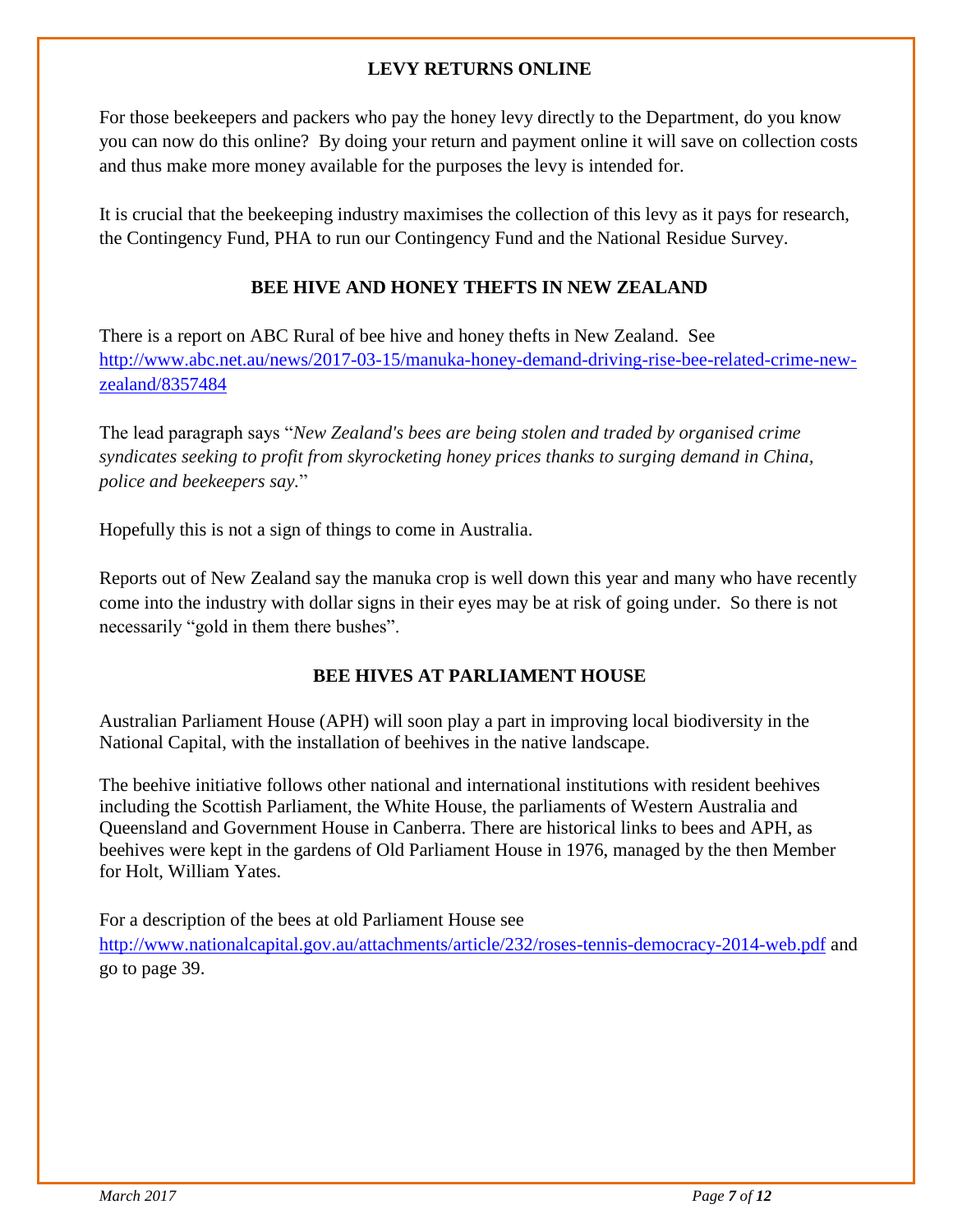#### **CYCLONE AND FLOODS IN QUEENSLAND AND NORTHERN NEW SOUTH WALES**

This past week has been a torrid time for people from North Queensland to northern New South Wales.

At this time I have not heard of any bee hives loses but I would imagine, with the intensity of the cyclone and the amount of water around in south east Queensland and northern New South Wales, there would have been hives lost.

For those in north Queensland the main problem following a cyclone is that the trees have been stripped of leaves and, whilst the bee hives may have survived, there is a lack of flora for the bees to work for anything up to 12 to 18 months.

#### **B-QUAL AND NEW DIRECTORS**

B-QUAL has recently undergone a major review with the purpose of getting more beekeepers QA accredited. It is important that our industry does have suitable QA qualifications as the packers are often required by their customers to have their suppliers QA accredited.

So if you are not QA certified go the B-QUAL website [www.bqual.com.au](http://www.bqual.com.au/) and see how the program has been made more user friendly.

Barry Pobke, who is the current Chairman of the B-QUAL Board, has indicated that after many years in that positon and on the Board he is hanging up his boots at the next AGM in October. He will also be not available to serve as a Board member. One of the current Board members has indicated a willingness to take on the Chairman's role but there will need to be another Director appointed and ideally a second person as well.

So if you are interested in becoming a B-QUAL Director please contact Trevor Weatherhead at [ahbic@honeybee.org.au](mailto:ahbic@honeybee.org.au) with an outline of your qualifications or phone 07 5467 2265

#### **CROP POLLINATION ASSOCIATION CONFERENCE AND AGM**

I have received the following information about the upcoming Crop Pollination Association conference and AGM:-

Crop Pollination AGM/Conference. Date: Tuesday  $16^{th}$  May 2017 Venue:Ballina Island Motor Inn. 1 Ronan Place, Ballina NSW 2478 See: [www.aussiepollination.com.au](http://www.aussiepollination.com.au/)

For further information contact the Secretary Eric Whitby at [ericwhitby2@bigpond.com](mailto:ericwhitby2@bigpond.com)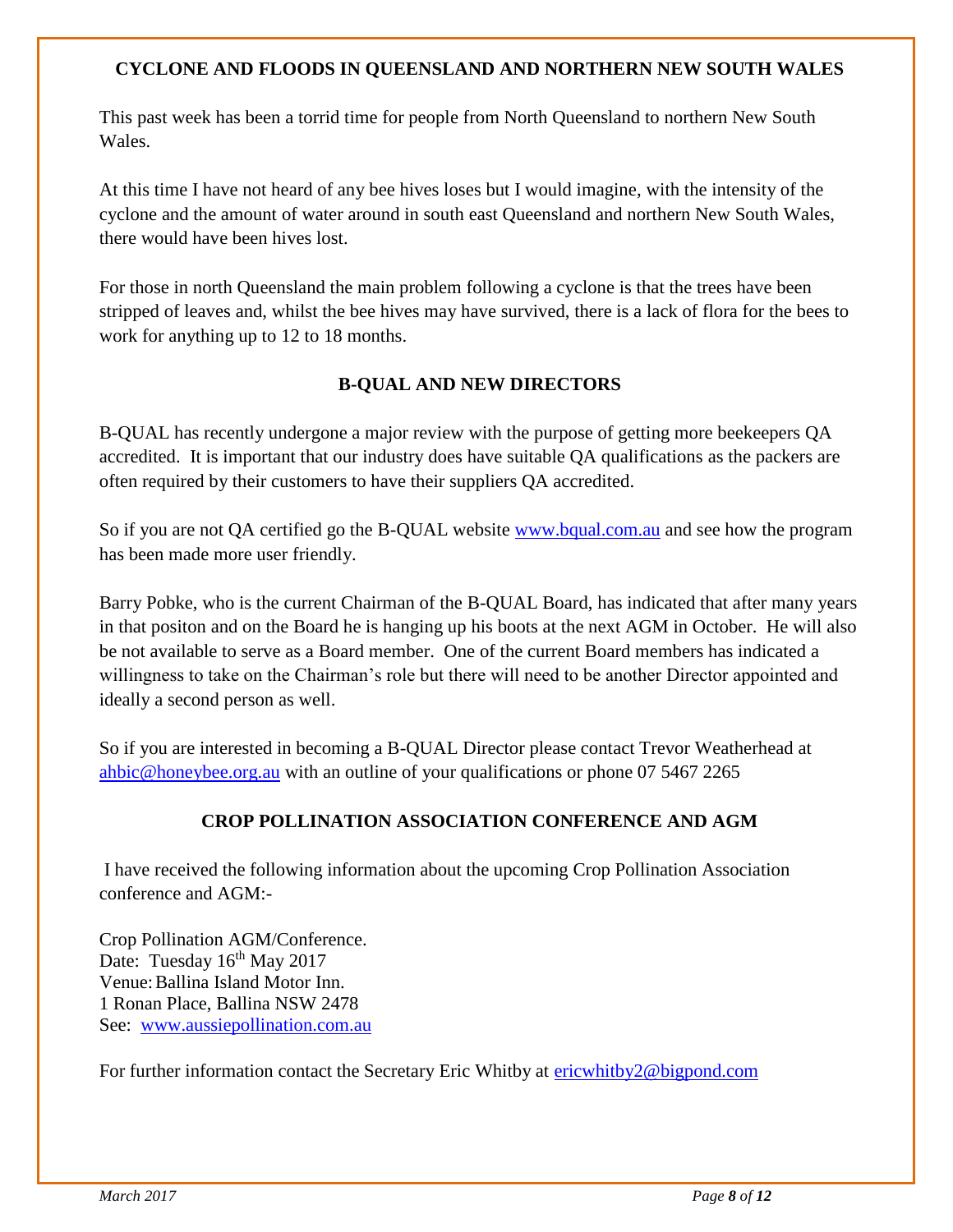#### **HAIR SPACING KEEPS HONEY BEES CLEAN DURING POLLINATION**

The Amercian Bee Journal has put out this interesting piece of research.

*With honey bee colony health wavering and researchers trying to find technological ways of pollinating plants in the future, a new Georgia Tech study has looked at [how the insects do their job](http://americanbeejournal.us1.list-manage.com/track/click?u=5fd2b1aa990e63193af2a573d&id=7b6b509a87&e=820856cc45)  [and manage to stay clean.](http://americanbeejournal.us1.list-manage.com/track/click?u=5fd2b1aa990e63193af2a573d&id=7b6b509a87&e=820856cc45)*

*According to the study, a honey bee can carry up to 30 percent of its body weight in pollen because of the strategic spacing of its nearly three million hairs. The hairs cover the insect's eyes and entire body in various densities that allow efficient cleaning and transport.*

*The research found that the gap between each eye hair is approximately the same size as a grain of dandelion pollen, which is typically collected by bees. This keeps the pollen suspended above the eye and allows the forelegs to comb through and collect the particles. The legs are much hairier and the hair is very densely packed -- five times denser than the hair on the eyes. This helps the legs collect as much pollen as possible with each swipe. Once the forelegs are sufficiently scrubbed and cleaned by the other legs and the mouth, they return to the eyes and continue the process until the eyes are free of pollen.*

*The Georgia Tech team tethered bees and used high speed cameras to create the first quantified study of the honey bee cleaning process. They watched as the insects were able to remove up to 15,000 particles from their bodies in three minutes.*

*"Without these hairs and their specialized spacing, it would be almost impossible for a honey bee to stay clean," said Guillermo Amador, who led the study while pursuing his doctoral degree at Georgia Tech in mechanical engineering.*

*This was evident when Amador and the team created a robotic honey bee leg to swipe pollen-covered eyes. When they covered the leg with wax, the smooth, hairless leg gathered four times less pollen. The high-speed videos also revealed something else.*

*"Bees have a preprogrammed cleaning routine that doesn't vary," said Marguerite Matherne, a Ph.D. student in the George W. Woodruff School of Mechanical Engineering. "Even if they're not very dirty in the first place, bees always swipe their eyes a dozen times, six times per leg. The first swipe is the most efficient, and they never have to brush the same area of the eye twice."*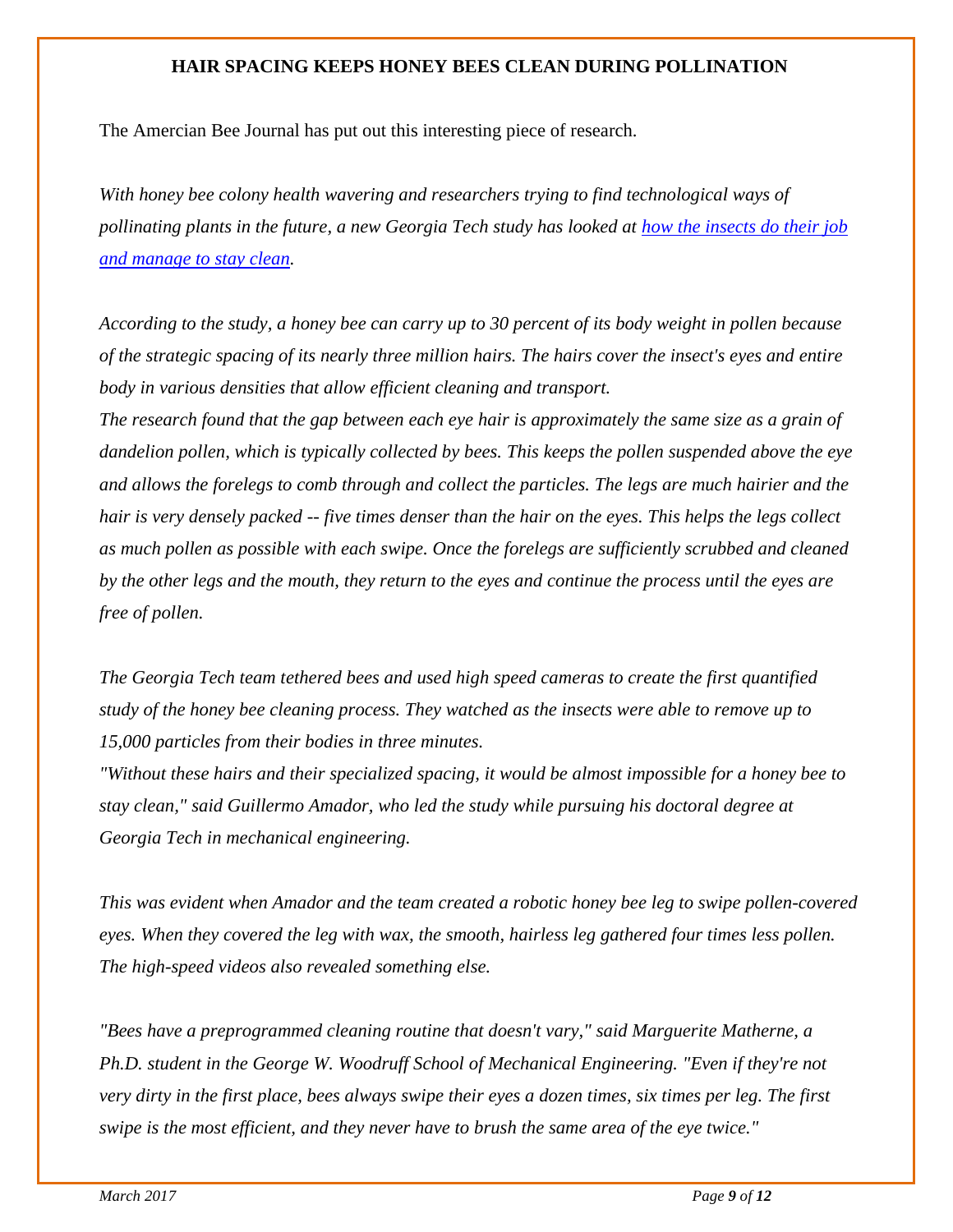*The research also found that pollenkitt, the sticky, viscous fluid found on the surface of pollen grains, is essential. When the fluid was removed from pollen during experiments, bees accumulated half as much*

*"If we can start learning from natural pollinators, maybe we can create artificial pollinators to take stress off of bees," said David Hu, a professor in the Woodruff School of Mechanical Engineering and School of Biological Sciences. "Our findings may also be used to create mechanical designs that help keep micro and nanostructured surfaces clean."*

*The study, "Honey bee hairs and pollenkitt are essential for pollen capture and removal," is published in the journal* Bioinspiration and Biomimetics*.*



#### **MEDIA STATEMENT Friday 17 March 2017**



#### **NEW HONEY BEE RESEARCH CENTRE TO CREATE A BUZZ**

A new Cooperative Research Centre (CRC) led by The University of Western Australia will provide a much-needed boost to Australia's valuable, but largely untapped honey bee products, by bringing together both industry and academic expertise from across Australia.

Dr Liz Barbour, from UWA's Office of Research Enterprise, said the CRC for Honey Bee Products would resolve current industry problems that limited the value and expansion of the Australian honey bee products industry. Products include honey, beeswax, pollen, royal jelly, venom and honey bee export.

"At present, honey bee product value is estimated at \$125 million," Dr Barbour said.

Centres Programme

Cooperative Research

**Business** 

"What is often overlooked is that 44 of our food crops wholly or in part rely on honey bee pollination which adds an additional farm gate value of \$6.5 billion. With the new Australian focus of fine food export, healthy bees are an essential ingredient for success."

"The low price of most honey bee products from Australia doesn't reflect their unique and pure qualities,"

"Australia, especially Western Australia, has one of the healthiest honey bee populations in the world so no antibiotics or chemicals from bee husbandry contaminate the products. Whilst Australia is surrounded by bee diseases, through our quarantine efforts, the worst (including the sucking mite, Varroa) have not yet reached our shores."

Bee disease is a big threat to Australia's agricultural production.

"If a major bee disease arrived in Australia, there would be a 26 per cent decline in national agricultural production, which equates to a consumer surplus loss of between \$12.4 billion and \$27.2 billion," Dr Barbour said.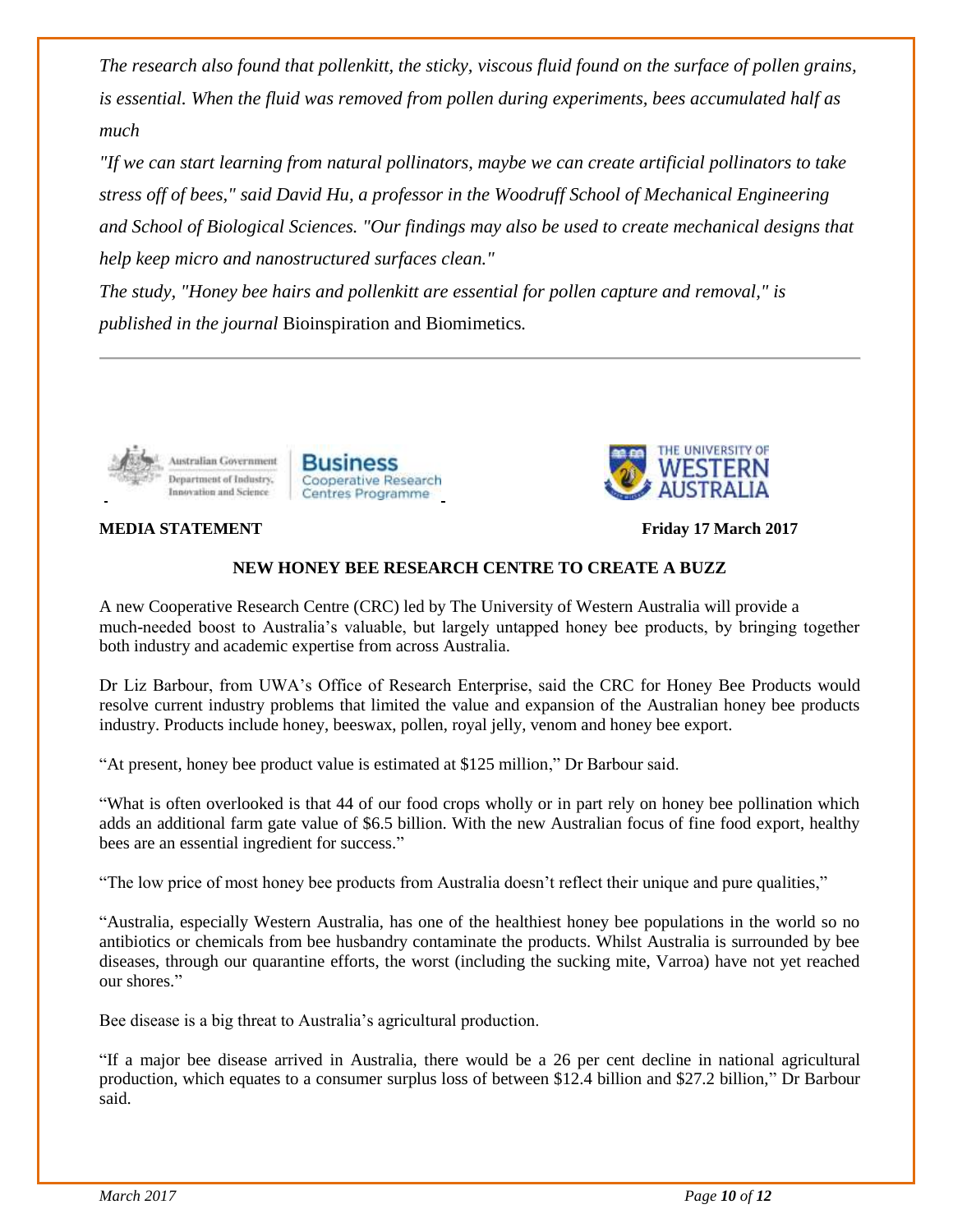Australia currently has 500,000 bee hives but needs 750,000 to qualify for pollination service security. Dr Barbour said the CRC for Honey Bee Products would provide pollination security by increasing the value of the industry to attract and train new professional beekeepers and increase the number of hives.

The marketing success of New Zealand's Manuka honey from a *Leptospermum* species is an approach that will be pursued within this CRC. Whilst New Zealand has one *Leptospermum* species, in Australia we have an additional 80 others. Already Dr Peter Brook's research team from the University of the Sunshine Coast, as part of a larger Rural Industries Research and Development Corporation project, has identified unique Australian Manuka honeys that will be further developed within this CRC. This, together with other Australian endemic flora, opens many opportunities to add value to the honey bee products, and create new hive sites.

"Honey bee product value and production is directly related to the quality and extent of hive sites," Dr Barbour said.

"Through gathering critical data, using GIS (a computer system used to capture and display data) and economic expertise, the CRC will value hive sites for both product quality and impact on bee health." This information will develop a 'bee credit' which in unison with the 'carbon credit' will give new found value to native bush sites and support their conservation.

"New product management systems from site to product, will equip a new era of high value beekeeping," Dr Barbour said.

The CRC will align with Australia's 'clean and green' marketing focus and will be supported by the development of a chain of custody from bush to product that becomes core to the training and education of stakeholders to protect the brand. Documentation of procedures together with nationally approved chemical and anti-microbial property analyses at critical stages will provide assurance of purity and product health activity.

Dr Barbour said honey bee disease-resistance is a complex issue.

"Claims have been made that Australia's honey bee population has little resistance to foreign diseases. If true, any disease invasion would be catastrophic," she said.

"The CRC will develop a research network with the US, China and Europe so that international research identifying bee disease genetic markers can be integrated into the Australian honey bee population. This together with providing bee health resilience will provide a bee disease insurance policy to address this major global threat to the industry."

#### **REGULATION OF AUSTRALIAN AGRICULTURE**

The Productivity Commission has just released its report into the Regulation of Australian Agriculture. AHBIC had put in its submission back in February 2016.

The report can be found at

<http://www.pc.gov.au/inquiries/completed/agriculture/report/agriculture.pdf>